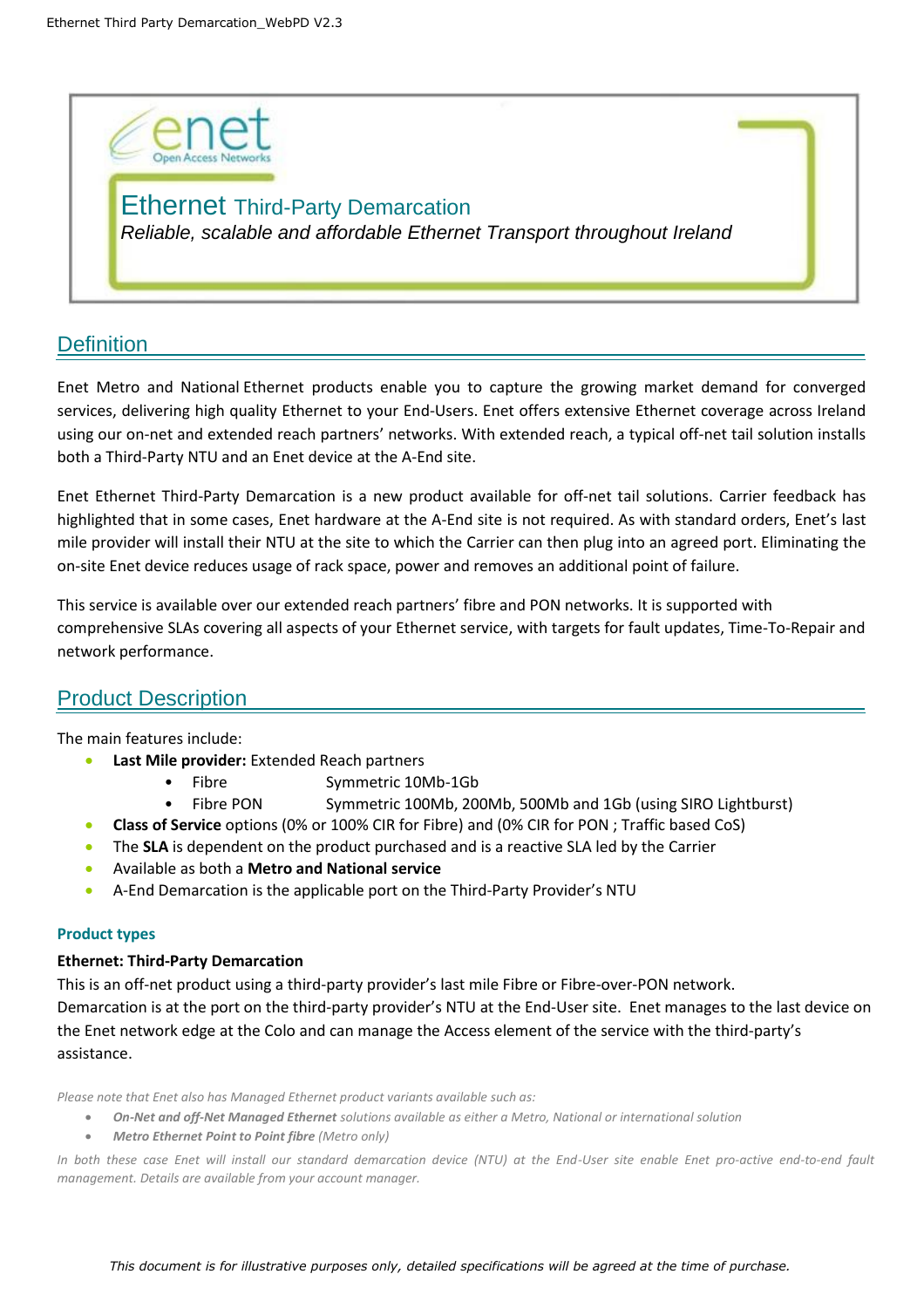#### They key **Solution Type available is our E-Access EPL service:**

• **Enet Ethernet Access EPL (**Point to Interconnect service) Enet deliver a service terminated on an agreed E-NNI with a dedicated S-VLAN handoff at the e-NNI.

|                                                                                | <b>Technical Specification</b>                                                                               |  |  |
|--------------------------------------------------------------------------------|--------------------------------------------------------------------------------------------------------------|--|--|
| <b>Protocols and</b><br><b>Standards</b>                                       | V IEEE 802.1D MAC bridges $-$ including .1p Priority<br>IEEE 802.3ad LACP<br>✔<br>IEEE 802.10 VLAN           |  |  |
| <b>Flexibility</b>                                                             | Bandwidth can be upgraded as required<br>v.                                                                  |  |  |
| <b>Customer Support</b>                                                        | 24x7x365 Network Operations Centre support<br>v                                                              |  |  |
| <b>Handoff</b>                                                                 | $\checkmark$ To Carrier on MAN using Layer 2 aggregated IEEE 802.1ad interconnection                         |  |  |
| <b>MTU</b>                                                                     | 2000 bytes as standard (higher available on request)<br>V                                                    |  |  |
| <b>MAC Addresses</b>                                                           | Default of 100<br>✔                                                                                          |  |  |
| For services delivered as Third-Party Demarcation, the following details apply |                                                                                                              |  |  |
| Presentation<br>(on the 3 <sup>rd</sup> party NTU)                             | Electrical RJ45 1000Mbps or Optical (LC default, SC) – Fibre<br>Electrical RJ45 1000Mbps or Optical LC - PON |  |  |
| <b>Demarcation Point</b>                                                       | On Third-Party demarcation, the provider's NTU at the End-User site<br>v.                                    |  |  |
| Power                                                                          | Single AC. A limited set of alternative are available depending on the Third Party<br>v<br>provider.         |  |  |
| <b>Solution Type</b>                                                           | E-Access or e-Line for Fibre<br>v<br>E-Access only for PON                                                   |  |  |

The bandwidth options available on the **Ethernet - Third Party Demarcation** offering are as follows:

| <b>Bandwidth</b>         | <b>Bandwidth Type</b> | <b>Access Media</b>             |
|--------------------------|-----------------------|---------------------------------|
| 10Mb to $1\text{Gb*}$    | Symmetrical           | Fibre (Extended Reach Partners) |
| 100Mb, 200Mb, 500Mb, 1Gb | Symmetrical           | Fibre over PON                  |

Pricing for Ethernet Third Party Demarcation using our last mile **Fibre** providers is available via the Enet Connect ESQT platform. Pricing for our **fibre PON** last mile variant is available on request fro[m quoterequests@enet.ie.](mailto:quoterequests@enet.ie)

There is a specific **SLA** for this product which takes into account the removal of the Enet CPE at the end user site. Please refer to the Enet SLA document for full details.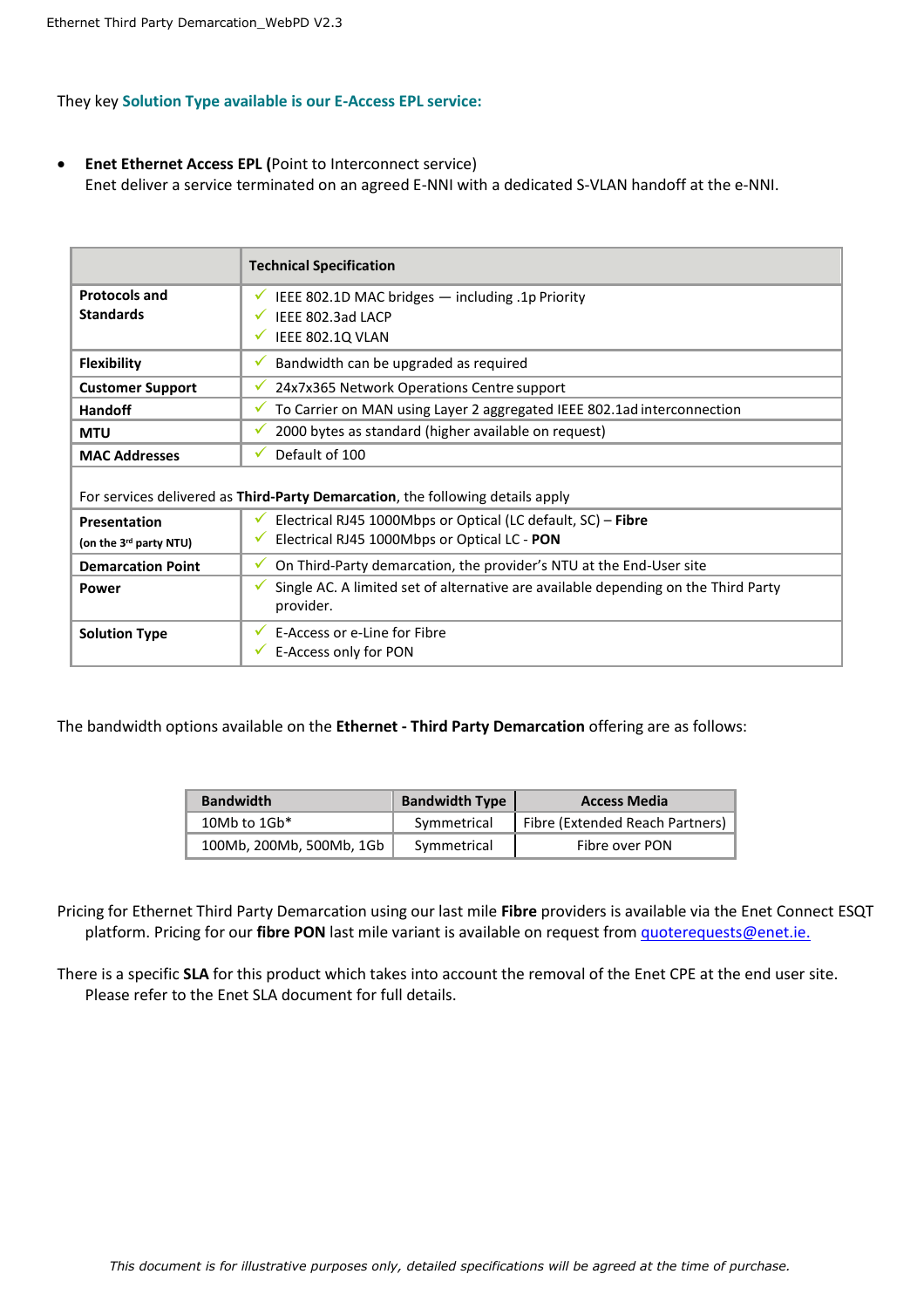\*Higher bandwidths are available on request

### Service Delivery

The schematic below represents a national **fibre** Ethernet point-to-interconnect solution (E-Access EPL) using our *Ethernet Third Party Demarcation* offering.



- Enet orders connectivity from an Enet approved last mile provider, from the A-end to an E-NNI between Enet & Third-Party provider
- The Carrier connects to the port on the Third-Party provider's NTU (e.g. Radwin, Huawei etc)
- There is no Enet NTU/CPE on-site
- The Enet handover pack will inform the Carrier of the correct port to connect to on the NTU

# Enet Responsibilities

Enet is responsible for:

- Provisioning an Ethernet solution from the End-User's premises to the Interconnect
- The operation and maintenance of the Ethernet service
- Assigning the VLAN identifiers on the Layer 2 aggregated interconnect corresponding to the desired Ethernet bandwidth
- Managing the relationship with the Third-Party provider

### Carrier Responsibilities

The Carrier is responsible for:

- Allocating adequate rack space and power for installation of the Third Party NTU
- Shaping the traffic in line with the purchased traffic profile
- The operation and maintenance of the services purchased by the End-User
- Owning the relationship with the End-User
- Acting as the point-of-contact for any End-User enquiries
- Connecting to the correct port on the Third Party Provider's NTU as outlined in the examples below
- Reporting all faults on services to the Enet NOC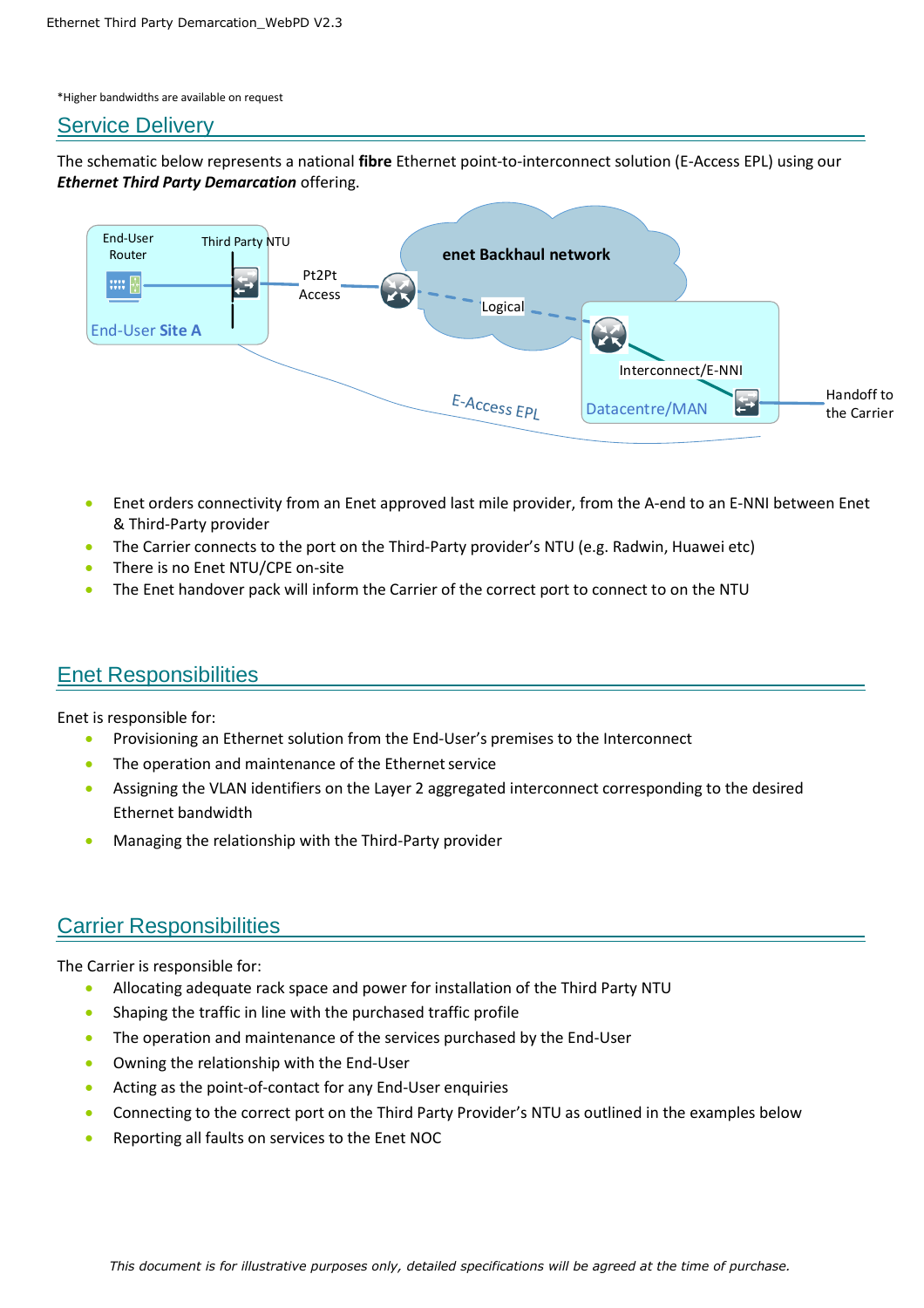Ethernet Third Party Demarcation\_WebPD V2.3